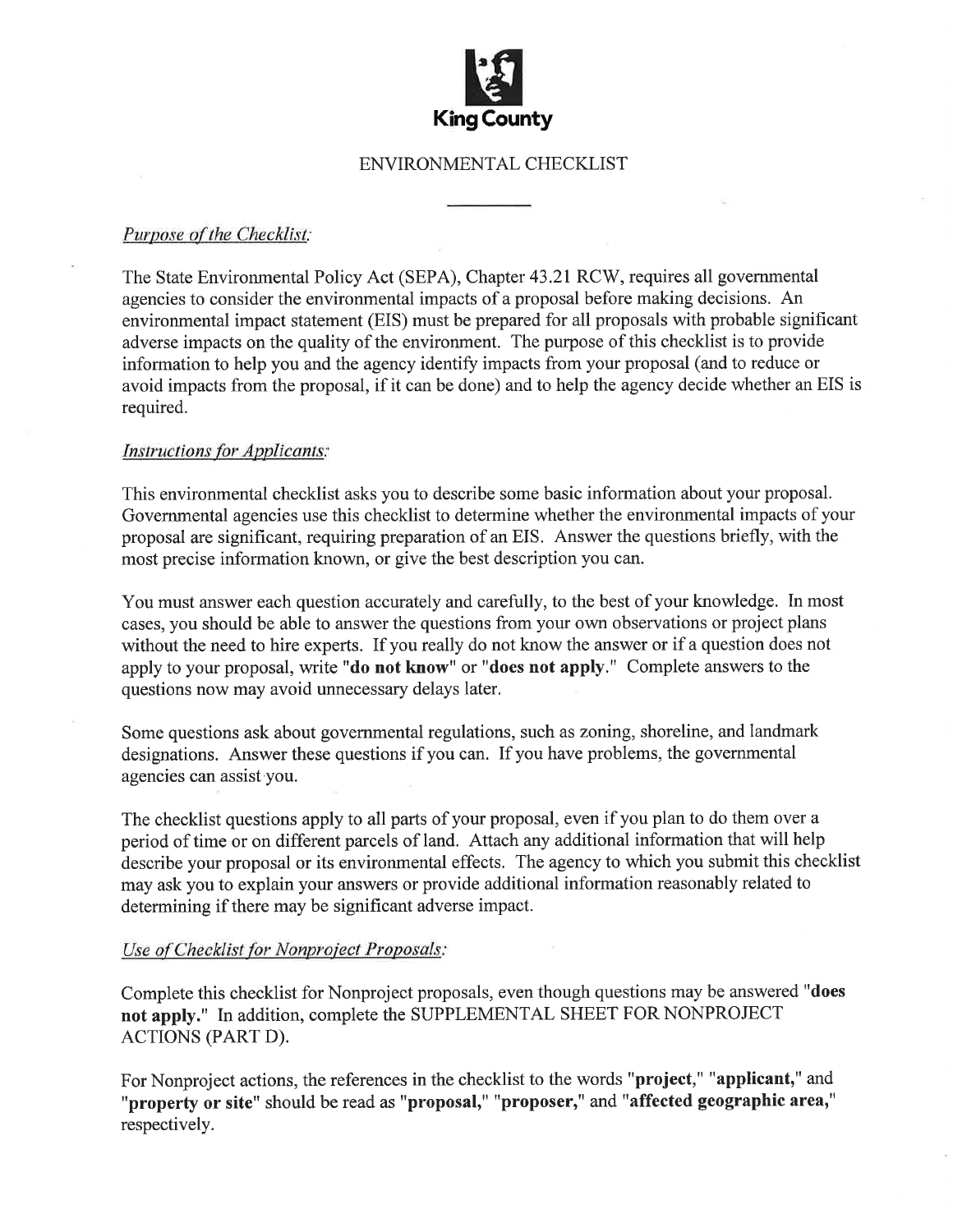# KING COUNTY FLOOD PROTECTION FACILITY MAINTENANCE AND FLOOD DAMAGE REPAIR PROGRAM

#### A. BACKGROUND

 $I_{\tilde{\star}}$ Name of the proposed project, if applicable:

SE 19th Way Road Realignment Project

Name of Applicant:  $2.$ 

> King County Department of Natural Resources and Parks Water and Land Resources Division River and Floodplain Management Section

3. Address and phone number of applicant and contact person.

Mary Lear, Project Manager King County Department of Natural Resources and Parks Water and Land Resources Division, River and Floodplain Management Unit 201 South Jackson Street, #600 Seattle, WA 98104-3855 Phone: (206) 477-4749 E-mail: mary.lear@kingcounty.gov

4. Date checklist prepared:

April25,2017

5. Agency requesting checklist

King County Department of Natural Resources and Parks Water and Land Resources Division River and Floodplain Management Section

6. Proposed timing or schedule (including phasing, if applicable):

Construction is planned for 2017.

Do you have any plans for future additions, expansion, or further activity related to or connected with this proposal? If yes, explain.  $7.$ 

Yes. A bank stabilization project is also being planned for summer 2018.

- 8. Is there any environmental information you know about what has been prepared, or will be prepared, directly related to this proposal:
	- A Geotechnical Data Report for the project was prepared in April 2016.
- 1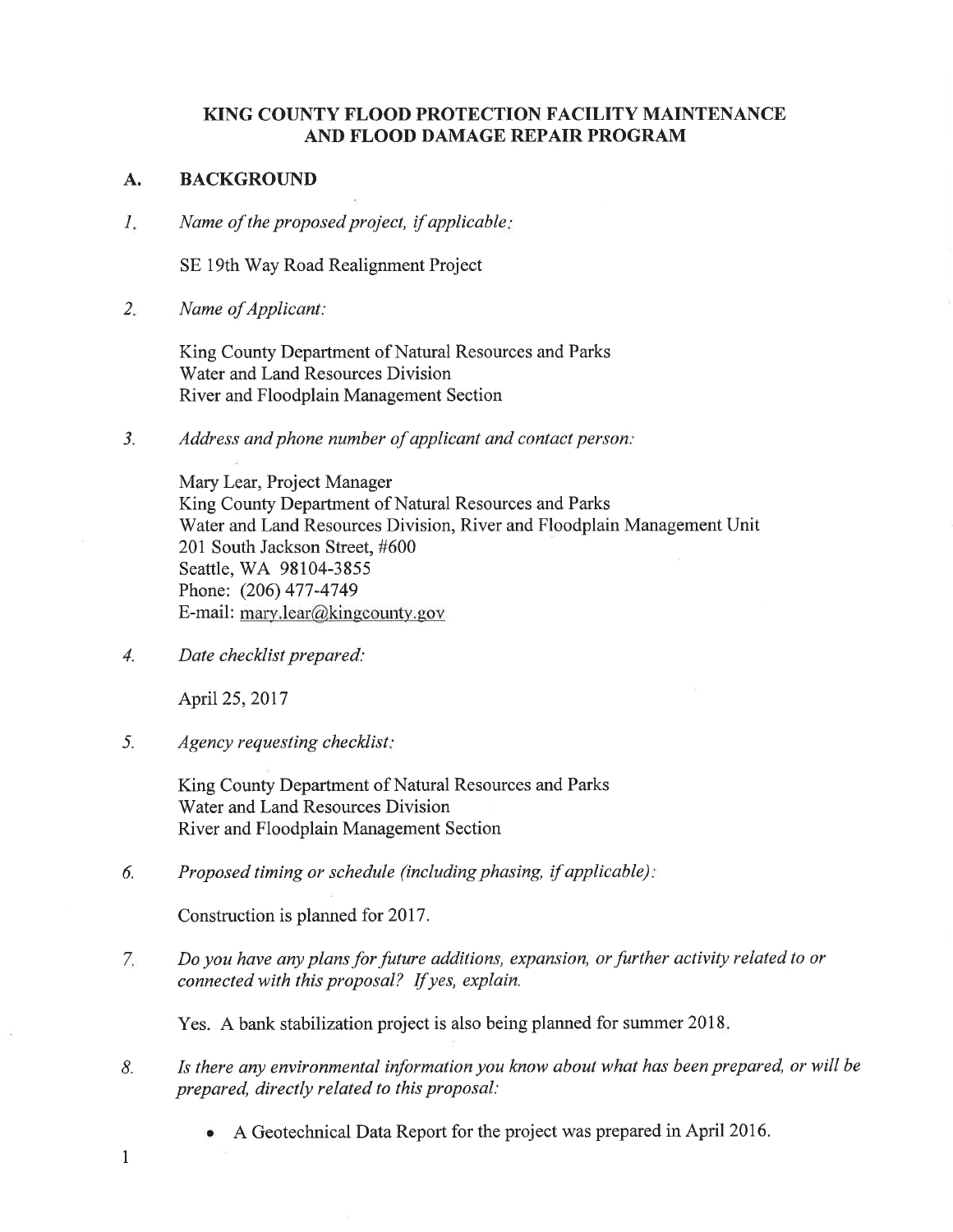- . A Geomorphic Assessment was also prepared in November 2016.
- o A Cultural Resources Assessment was prepared in April 2016.
- o <sup>A</sup>report on results of environmentally sensitive areas delineated was prepared in October 2016.
- . King County's Design and Construction Standards (King County Department of Transportation Road Services Division 2007) were followed for the design of the road realignment.
- The King County 2016 Surface Water Design Manual was followed.
- $9.5$ Do you know whether applications are pending for governmental approvals of other proposals directly affecting the property covered by your proposal? If yes, explain.

To our knowledge, no applications are pending for govemment approval that affect the property associated with SE 19th Way Road Realignment Project.

10. List any government approvals or permits that will be needed for your proposal, if known.

The project must comply with King County regulations including the Clearing and Grading Ordinance. A Shoreline Substantial Development Permit or Shoreline Exemption will be needed. A Hydraulic Project Approval (HPA) from Washington Department of Fish and Wildlife may also be required.

 $11$ , Give a brief, complete description of your proposal, including the proposed uses and the size of the project and site. There are several questions later in this checklist that ask you to describe certain aspects of your proposal. You do not need to repeat those answers on this page. (Lead agencies may modify this form to include additional specific information on project description.)

King County proposes to relocate a 440-foot-long section of road that is threatened by river bank erosion and was damaged by over bank flooding of the Snoqualmie River. The proposal is to move the road landward and comply with King County standards. The area of disturbance is projected to be less than one acre.

 $12.$  Location of the proposal. Give sufficient information for a person to understand the precise location of your proposed project, including a street address, if any, and section, township, and range, if known. If a proposal would occur over a range of area, provide the range or boundaries of the site(s). Provide a legal description, site plan, vicinity map, and topographic map, if reasonably available. While you should submit any plans required by the agency, you are not required to duplicate maps or detailed plans submitted with any permit applications related to this checklist.

The proposal is on SE 19th Way in the lower Snoqualmie Valley, approximately 2.5 river miles downstream of Fall City, on parcel 042407-9010.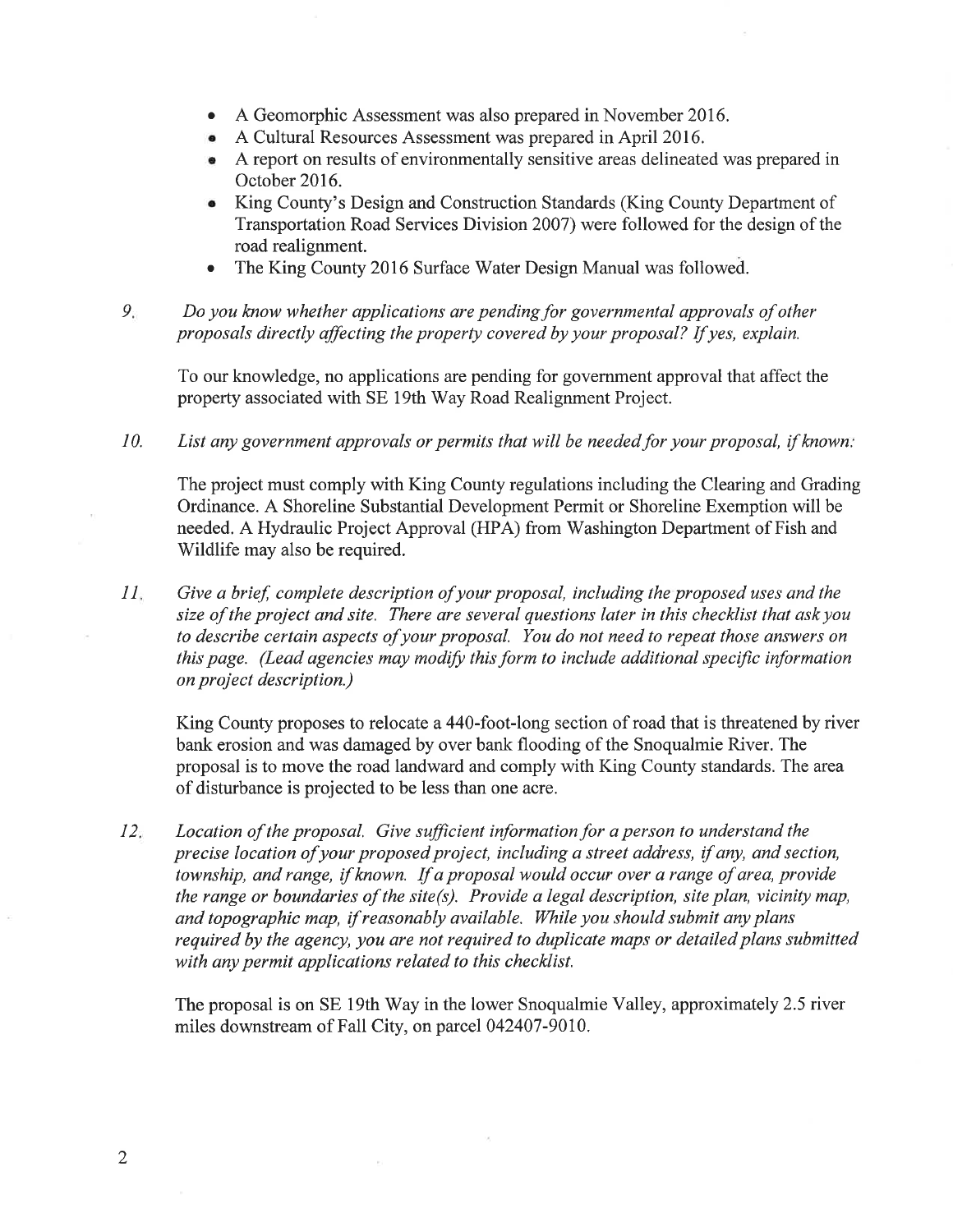## B. ENVIRONMENTAL ELEMENTS

### 1. Earth

a. General description of the site (underline one): Flat, rolling, hilly, steep slopes, mountainous, other: river banks.

Flat and along the river bank.

b. What is the steepest slope on the site (approximate percent slope)?

The existing topography of the project areas is very flat, with all slopes easily less than l-percent. The side slopes of the proposed roadway are designed to be 10 to <sup>1</sup>

What general types of soils are found on the site (for example, clay, sand, gravel, peat, muck)? If you know the classification of agricultural soils, specify them and note any prime farmland. c.

The Snoqualmie River deposited sand and silt beyond its channel during flood events These deposits, termed Overbank Alluvium, are typically very loose to loose silty sand and sandy silt, and very soft to medium stiff silt. Organics, including wood roots, are present. Geotechnical borings drilled in the study area encountered Overbank Alluvium at or near the ground surface and extending down to the contact with the underlying Channel Alluvium at approximately elevation 60 feet.

d. Are there surface indications or history of unstable soils in the immediate vicinity? If so, describe.

Yes, erosion of the adjacent river bank has led to the need for this project.

Describe the purpose, type, and approximate quantities of any filling or grading proposed. Indicate source of fill.  $e_{i}$ 

Grading and fill will be needed to create a road that is 24 feet wide (20 feet traveled width) and 440 feet long. Materials used to construct the road will be imported to the site from commercial sources:

f. Could erosion occur as a result of clearing, construction, or use? If so, generally describe.

No work on or directly adjacent to the river bank is proposed for the SE 19th Way Road Realignment Project. The existing ground surface is very flat within the project site. The existing road is asphalt concrete and parts that are not reconstructed will be left as is.

About what percent of the site will be covered with impervious surfaces after project construction (for example, asphalt or buildings)? g.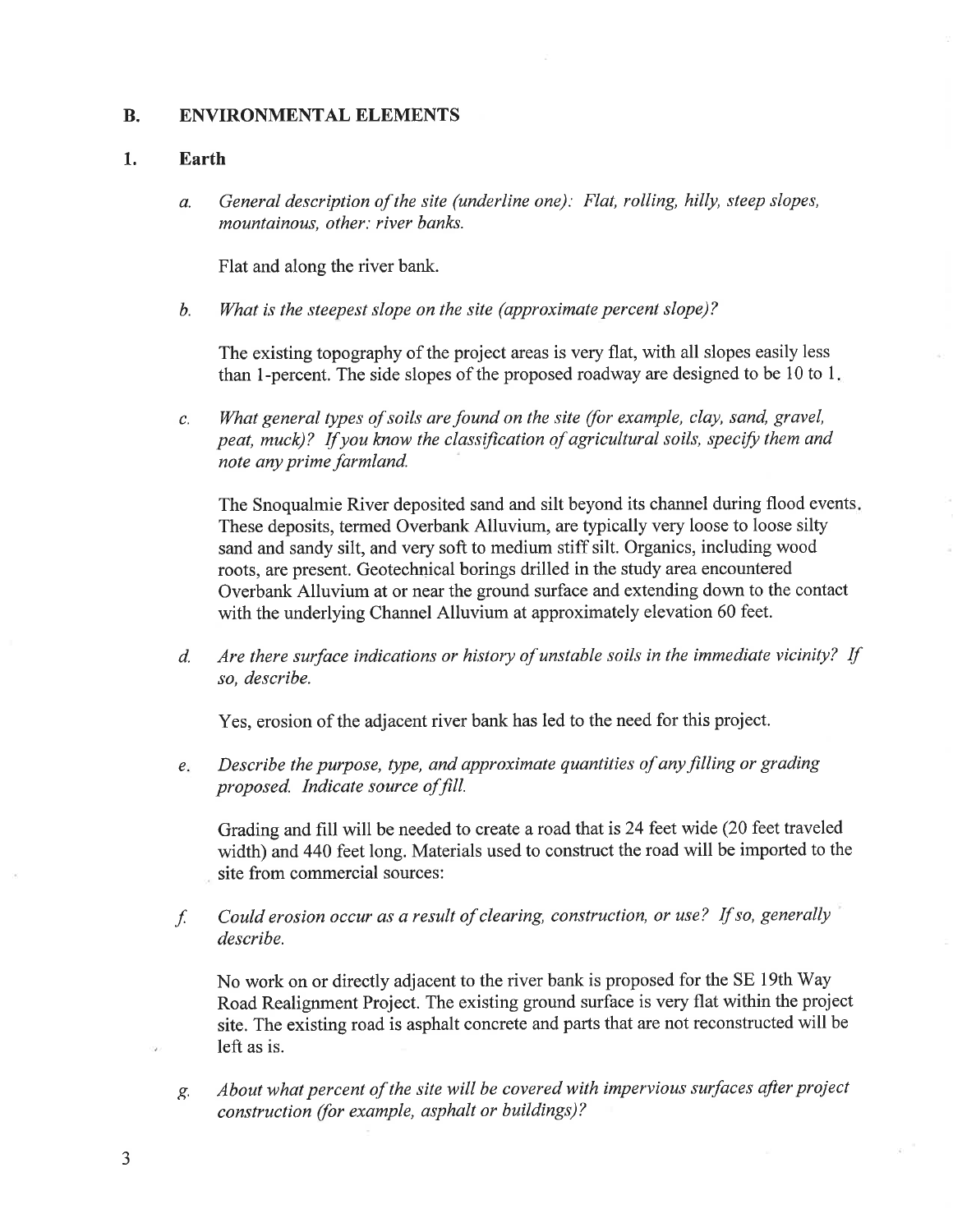New road surface will add approximately 0.25 acres of impervious surface to a77 acre parcel to create the new road. However, approximately 0.2 acres of existing impervious road surface will be removed during the second phase of the project in 2018 as part of the revetment repair.

h. Proposed measures to reduce or control erosion, or other impacts to the earth, if any.

The use of Best Management Practices (BMPs) will provide the basis for eliminating or minimizing any potential adverse environmental impacts from the proposed project. These will include minimizing the area of disturbance, marking clearing limits, allowing soils to be exposed to erosive forces for only a short time, and managing storm water on the site in compliance with state and local regulations. Silt fencing will be installed along the project perimeter between the exposed soils and the river.

# 2. Air

a. Wat types of emissions to the air would result from the proposal (for example, dust, automobile, odors, industrial, wood smoke) during construction and when the project is completed? If any, generally describe and give approximate quantities, if known.

During construction, emissions to the air may occur from equipment at the site, e.g., back-hoes, loaders and trucks. Construction equipment is equipped with standard mufflers and emission control equipment.

Airborne dust particles may result from construction activities. Upon project completion, emissions related to construction will cease. The completed projects will not cause an increase in vehicle trips or contribute to air quality degradation.

b. Are there any off-site sources of emissions or odors that may affect your proposal? If so, generally describe.

No.

c. Describe proposed measures to reduce or control emissíons or other impacts to øir, tf any:

BMPs will be conducted during construction to suppress dust. These include covering soil stockpiles and applying water or soil binder to exposed soil surfaces during dry, dusty weather conditions.

# 3. Water

- Surface: a.
	- 1) Is there any surfuce water body on or in the immediate vicinity of the site (including year-round and seasonal streams, saltwater, lakes, ponds, and wetlands)? If yes, describe type and provide names. If appropriate, state what

4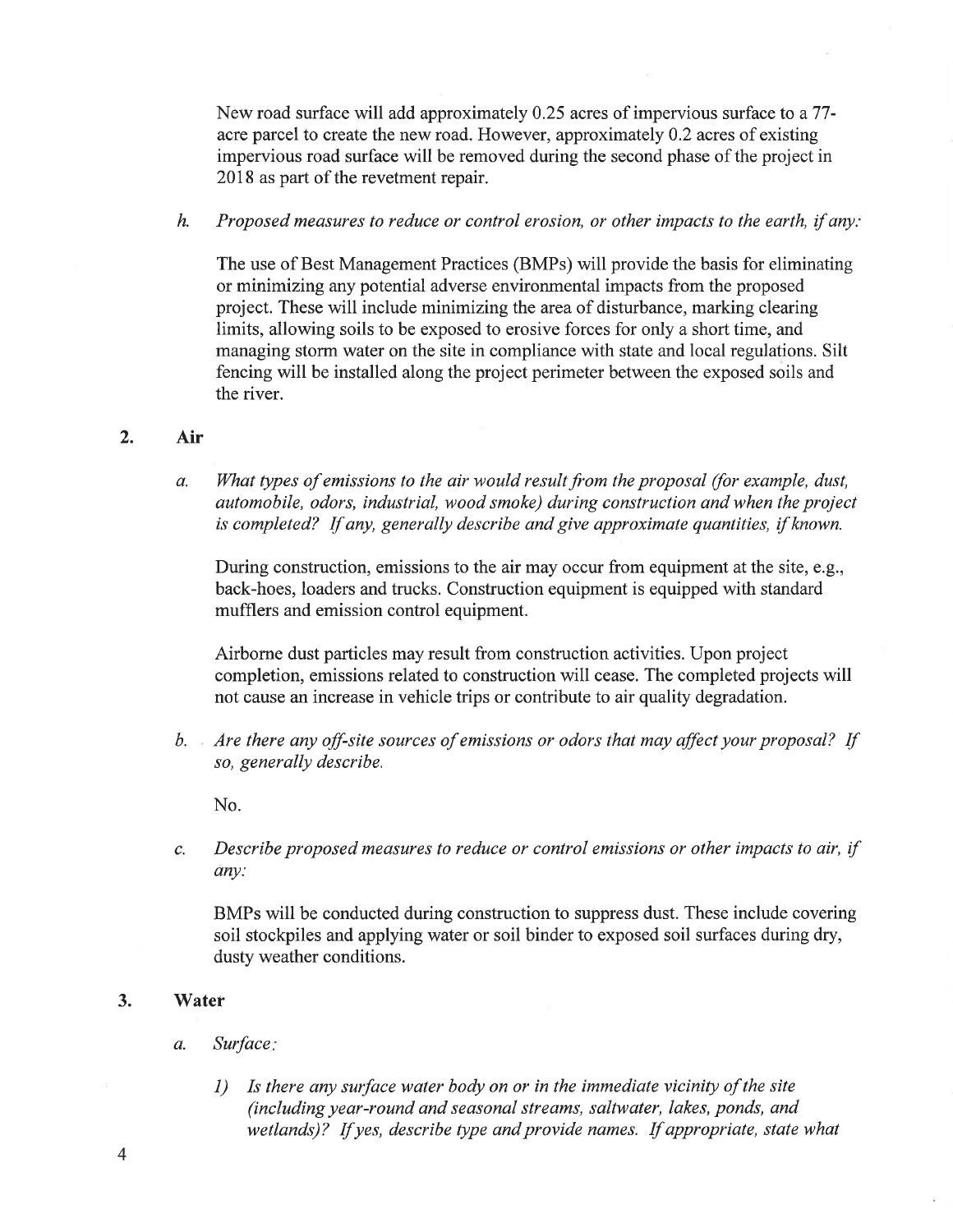stream or river it flows into.

The Snoqualmie River is adjacent to the site.

2) Will the project require any work over, in, or adjacent to (within 200 feet) the described waters? If yes, please describe and attach available plans.

Yes, the project site is within 200 feet of the Snoqualmie River.

 $3)$  Estimate the amount of fill and dredge material that could be placed in or removed from surface water or wetlands and indicate the area of the site that will be affected. Indicate the source of fill material.

Zero. No dredging or filling in water bodies is proposed.

4) Will the proposal require surface water withdrawals or diversions? Give general description, purpose, and approximate quantities, if known.

No

5) Does the proposal lie within a  $100$ -year floodplain? If so, note location on the site plan.

Yes.

6) Does the proposal involve any discharges of waste materials to surface waters? If so, describe the type of waste and anticipated volume of discharge.

No

- b. Ground:
	- l) Will ground water be withdrawn, or will water be discharged to ground water? Give general description, purpose, and approximate quantities, if known.

No.

2) Describe waste material that will be discharged into the ground from septic tanks or other sources, if any (for example: domestic sewage, industrial chemicals, agricultural, etc.). Describe the general size of the system, the number of such systems, the number of houses to be served (if applicable), or the number of animals or humans the system(s) are expected to serve.

No waste material will be discharged into the ground as a result of this project.

- c. *Water Runoff (including stormwater):* 
	- I) Describe the source of runoff (including stormwater) and method of collection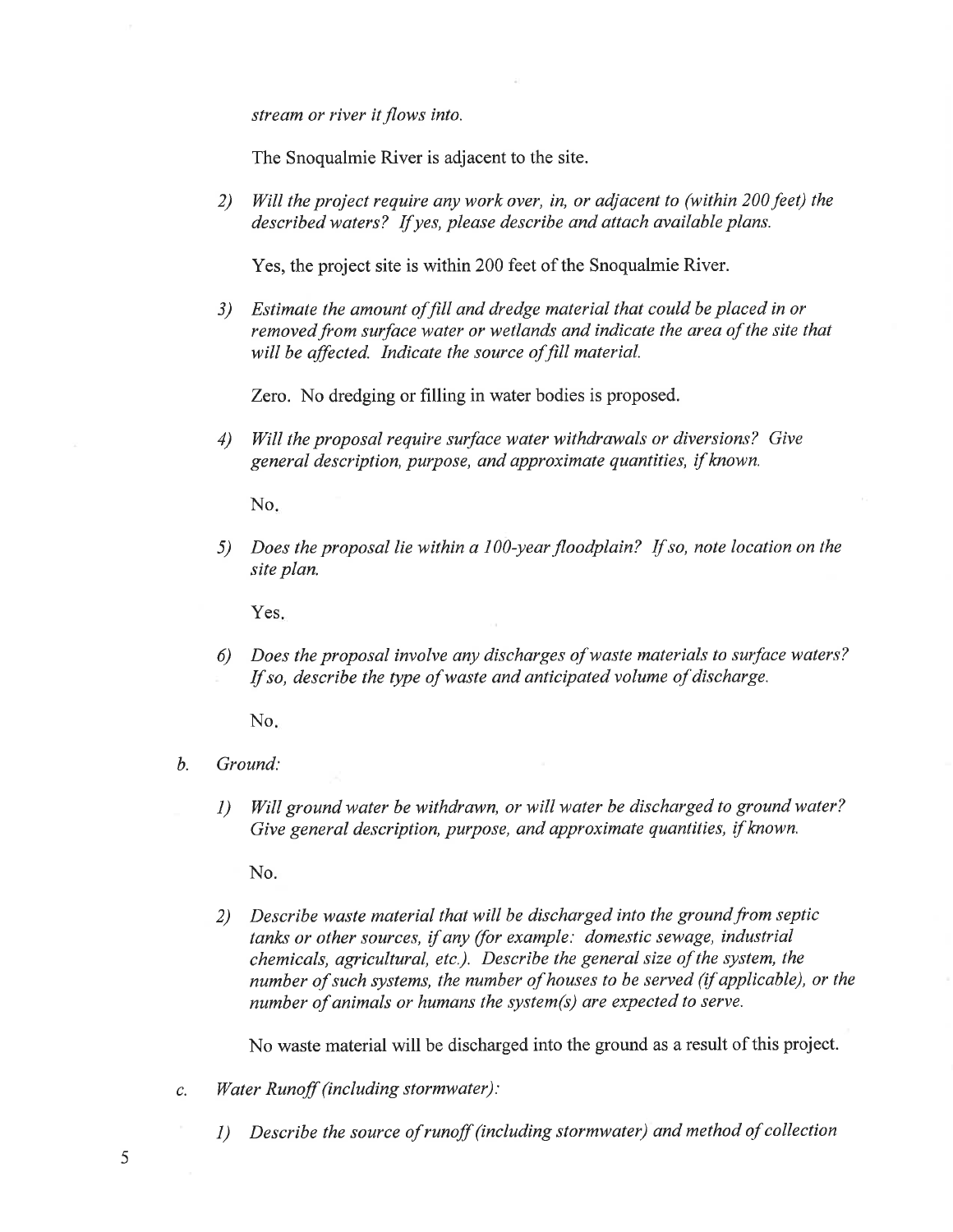and disposal, if any (include quantities, if known). Where will this water flow? Will this water flow into other waters? If so, describe.

The SE 19th Way roadway meets the definition of a rural minor access road for King County, with an average daily traffic count of less than 2,000 vehicles and serving less than 200 homes. For this reason, no permanent stormwater treatment will be required for the proposed roadway realignment. The small scale of the project reduces the potential for the project to degrade surface water quality.

Runoff will continue to sheet flow to the southeast side of the road where it will infiltrate into vegetated, permeable soils.

2) Could waste materials enter ground or surface waters? If so, generally describe.

During construction, portable toilets will be installed for construction personnel to use. No other waste materials are anticipated to be generated for this project.

d. Proposed measures to reduce or control surface, ground, and runoffwater impacts, if any:

Best Management Practices will be used during construction. These include minimizing the area of disturbance, marking clearing limits, and covering exposed soils.

#### 4. Plants

- $a.$  Check or underline types of vegetation found on the site:
	- deciduous tree: alder, maple, aspen, other: cottonwood, Oregon Ash, bitter cherry poplar
	- evergreen tree: fir, cedar, pine, other: hemlock, spruce
	- shrubs: blackberries, butterfly bush, Scot's broom, willows, dogwood, ninebark, hardhack, other: wild rose, thimbleberry
	- X grass: reed canary grass; pasture grasses
	- pasture land
	- X crop land
	- wet soil plants: cattail, buttercup, bulrush, skunk cabbage, other
	- water plants: water lily, eelgrass, milfoil, other
	- other types of vegetation
- b. What kind and amount of vegetation will be removed or altered?

SE 19th Way Road Realignment Project is in an agricultural field and ties into existing road bed on either end.

List threatened or endangered species known to be on or near the site: c.

Puget Sound chinook, Puget Sound steelhead and bull trout are in the Snoqualmie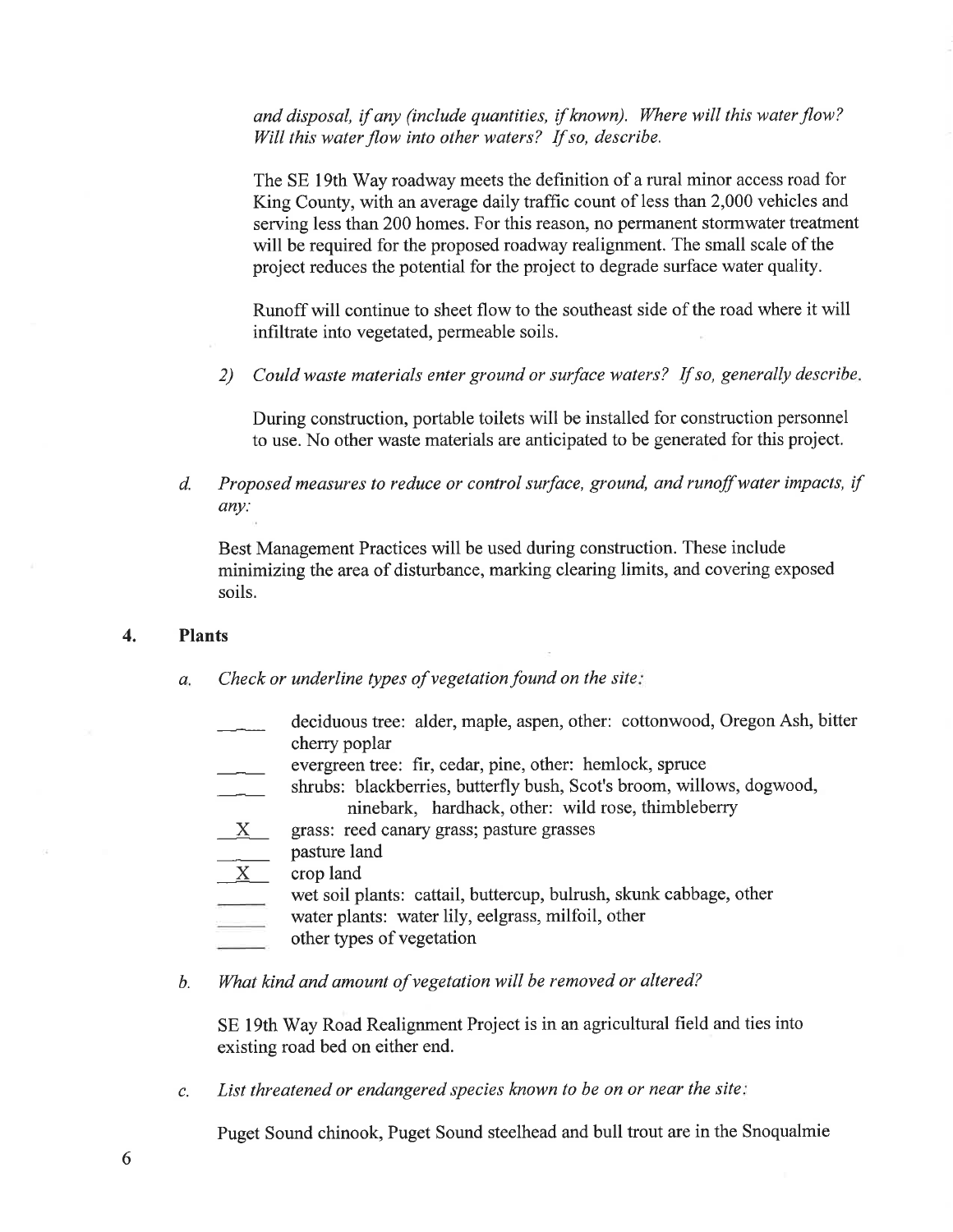River which is adjacent to the site.

d. Proposed landscaping, use of native plants, or other measures to preserve or enhance vegetation on the site, if any:

Grass seed will be used on exposed soils.

#### 5. Animals

- a. Underline any birds and animals which have been observed on or near the site, or are known to be on or near the site:
	- X X X X invertebrates: terrestrial insects fish: reptiles: snakes, lizards, other: amphibians birds: hawk, heron, eagle, songbirds mammals: deer, bear, elk, fox, other: mouse. vole
- b. List any threatened or endangered species known to be on or near the site:

Puget Sound chinook, Puget Sound steelhead and bull trout are in the Snoqualmie River adjacent to the site.

c. Is the site pørt of a migration route? If so, explain.

Juvenile and adult anadromous and resident fish migrate through the Snoqualmie River adjacent to the project site. Juvenile chinook migrate downstream early in the year and adults return upstream late in the year. Steelhead often have a similar pattern, but some young steelhead remain in rivers for a year or two. Bull trout are typically present when water temperatures are low and food is most available.

 $d.$  Proposed measures to preserve or enhance wildlife, if any:

Avoidance measures include no in-water work and BMPs to ensure that construction does not impact nearby surface waters.

### 6. Energy and Natural Resources

a. What kinds of energy (electric, natural gas, oil, wood stove, solar) will be used to meet the completed project's energy needs? Describe whether it will be used for heating, manufacturing, etc.

No energy will be needed for the completed project.

b. Would your project affect the potential use of solar energy by adjacent properties? If so, explain.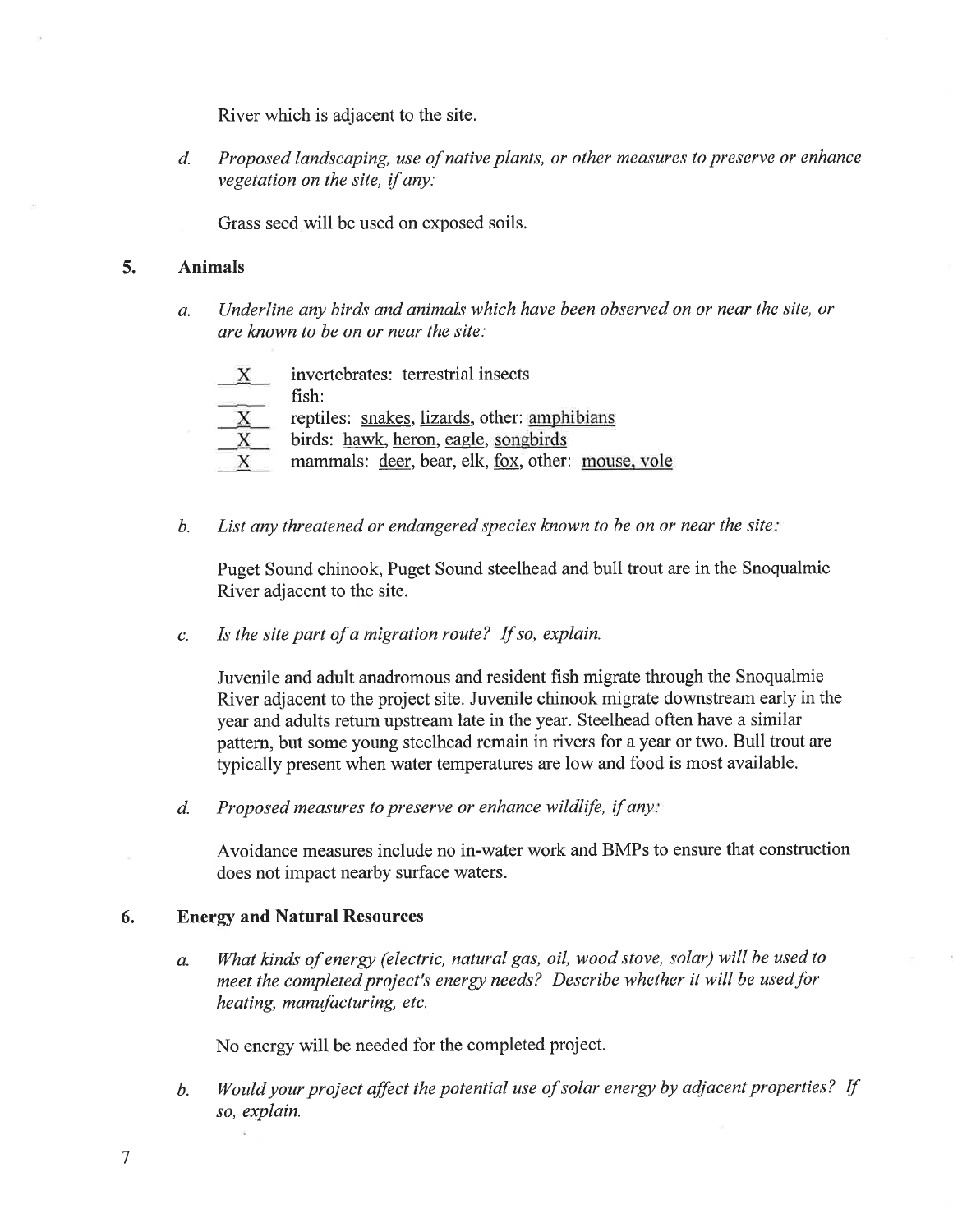No.

 $c<sub>r</sub>$  What kinds of energy conservation features are included in the plans of this proposal? List other proposed measures to reduce or control energy impacts, if any!

Energy conservation features are not included in this proposal.

## 7. Environmental Health

Are there any environmental health hazards, including exposure to toxic chemicals, risk offire and explosion, spill, or hazardous waste, that could occur as a result of this proposal? If so, describe. a.

The potential for spills of toxic orhazardous materials, and related risks of fire or explosion, are limited to the petroleum fuels used by equipment for project construction. Appropriate spill control plans will be in place.

l) Describe special emergency services that might be required.

The need for special emergency services is not anticipated.

- 2) Proposed measures to reduce or control environmental health hazards, if any: None.
- b. Noise:
	- $I$ ) What types of noise exist in the area which may affect your project (for  $example: traffic, equipment operation, other$ )?

None.

2) What types and levels of noise would be created by or associated with the project on a short-term or a long-term basis (for example: traffic, construction, equipment operation, other)? Indicate what hours noise would come from the site.

On a short-term basis, noise will be generated from construction equipment, e.g., truck traffic hauling materials to and from the site, excavator activity, etc. Short-term noise impacts will be minimized by limiting the hours of construction in accordance with applicable regulations. Short-term noise impacts will cease upon project completion; no long-term noise impacts are anticipated.

3) Proposed measures to reduce or control noise impacts, if any:

Standard mufflers will be used on all construction equipment during regular daytime working hours.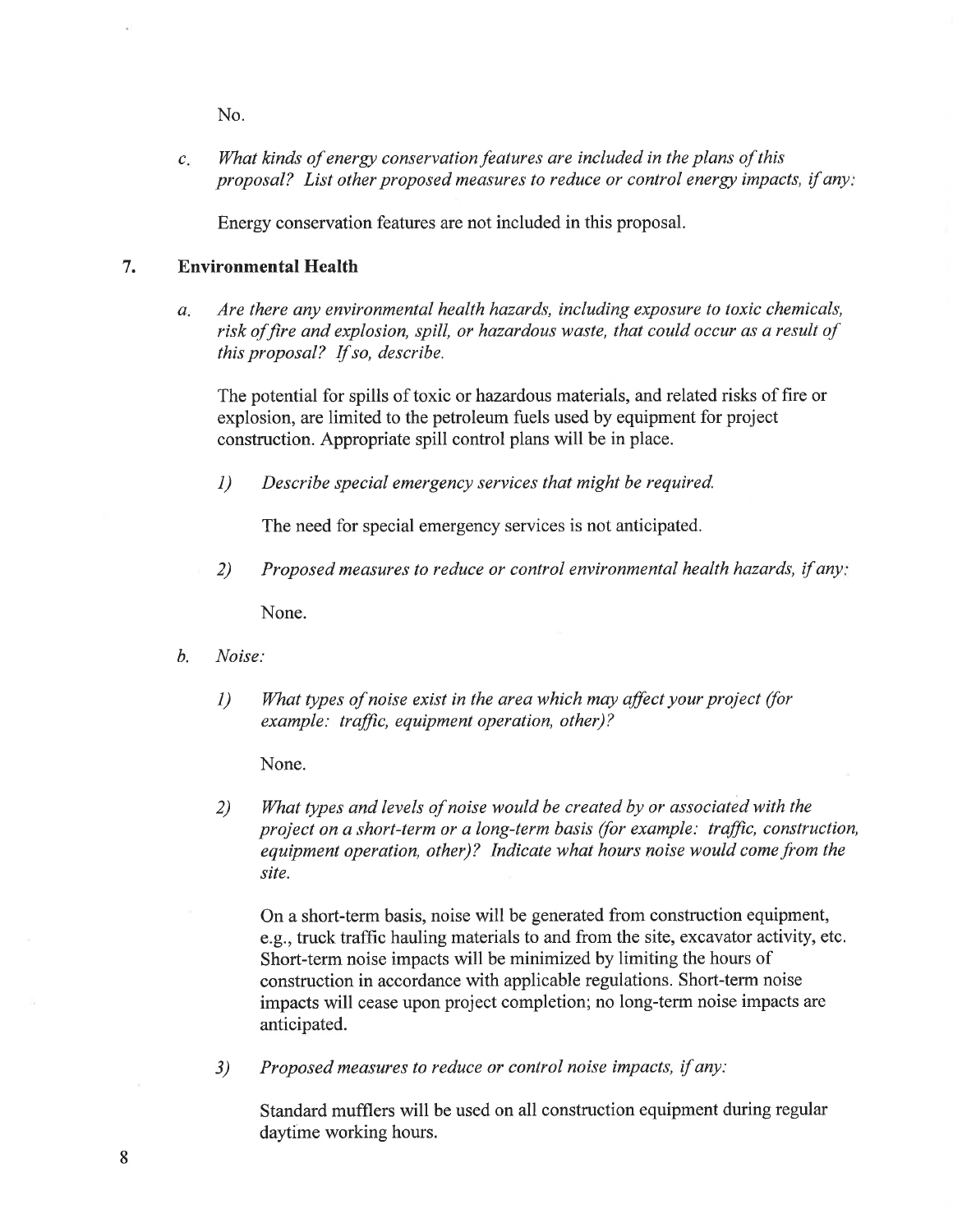## 8. Land and Shoreline Use

- a. What is the current use of the site and adjacent properties? Agricultural.
- b. Has the site been used for agriculture? If so, describe. Yes. SE 19<sup>th</sup> Way is the sole access for a dairy farm.
- c. Describe any structures on the site.

In addition to SE  $19<sup>th</sup>$  Way, overhead power lines are present.

d. Will any structures be demolished? If so, what?

No.

e. What is the current zoning classffication of the site?

A-10, agricultural, one DU per 10 acres.

f. What is the current comprehensive plan designation of the site?

The site is within the Agricultural Production District.

- g. If applicable, what is the current shoreline master program designation of the site? Aquatic Shoreline.
- h. Has any part of the site been classified as an "environmentally sensitive" area? If so, specify.

The project is landward of the existing roadway. Because the Snoqualmie River is adjacent to the project site, the site is within the riparian corridor. King County considers floodplains to be critical areas and the project is in the floodplain.

- i. Approximately how many people would reside or work in the completed project? None.
- j. Approximately how many people would the completed project displace?

None.

 $k.$  Proposed measures to avoid or reduce displacement impacts, if any:

9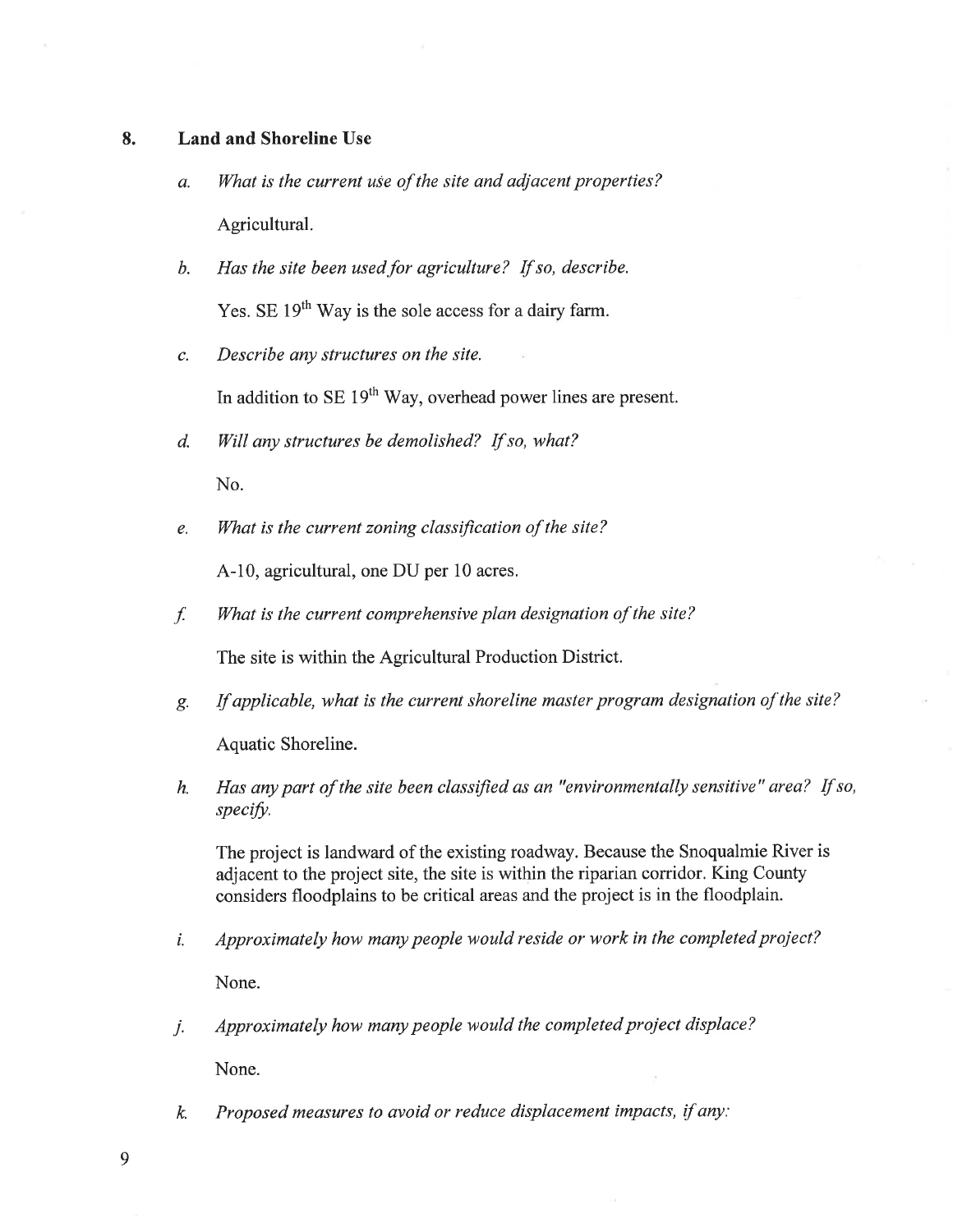No displacement impacts are expected; therefore, no avoidance or reduction measures are needed.

Proposed measures to ensure the proposal is compatible with existing and projected land uses and plans, if any: t.

The proposed projects, when completed, would remain compatible with the existing land uses in the area.

# 9. Housing

a. Approximately how many units would be provided, if any? Indicate whether high-, middle-, or low-income housing.

None.

b. Approximately how many units, if any, would be eliminated? Indicate whether high-, middle-, or low-income housing.

None.

c. Proposed measures to reduce or control housing impacts, if any:

No housing units will be affected by these projects; therefore, no mitigation measures are needed.

#### **Aesthetics** 10.

a. What is the tallest height of any proposed structure(s), not including antennas? What is the principal exterior building material(s) proposed?

Does not apply.

b. What views in the immediate vicinity would be altered or obstructed?

Does not apply.

c. Proposed measures to reduce or control aesthetic impacts, if any:

No adverse impacts are expected; therefore, no mitigation measures are needed.

#### 11. Light and Glare

What type of light or glare will the proposal produce? What time of day would it mainly occur? a.

None.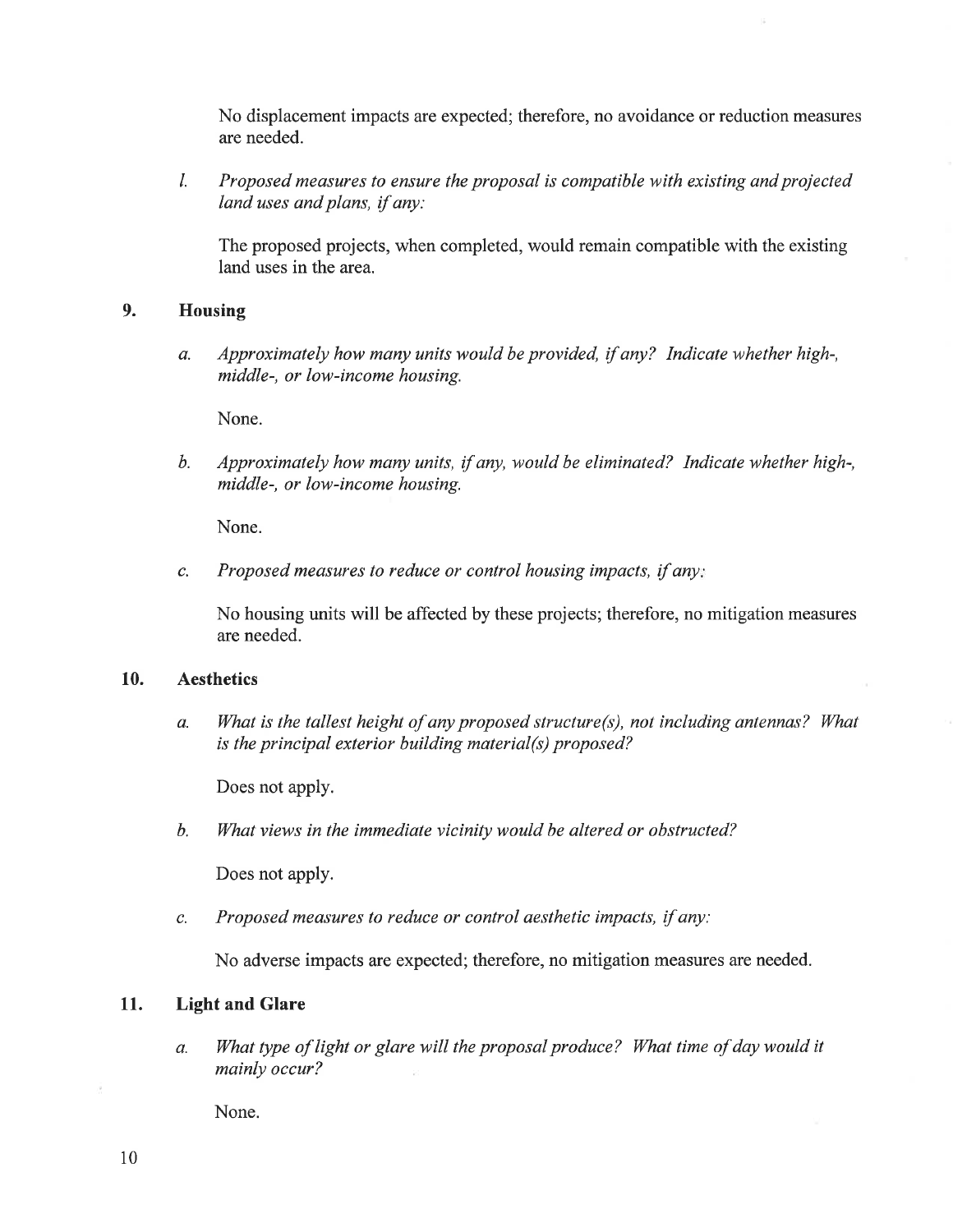b. Could light or glare from the finished project be a safety hazard or interfere with views?

None.

What existing off-site sources of light or glare may affect your proposal?  $\overline{c}$ .

None.

Describe proposed measures to reduce or control light and glare impacts, if any: d.

There is no need for measures to mitigate light and glare impacts in these completed projects.

# 12. Recreation

- What designated and informal recreational opportunities are in the immediate vicinity? a.
- $\bar{\bar{\tau}}$ Informal recreational opportunities including river viewing, fishing, bird watching, and river rafting, paddling are available.
- b. Would the proposed project displace any existing recreational uses? If so, describe.

No.

 $c<sub>r</sub>$  Proposed measures to reduce or control impacts on recreation, including recreation opportunities to be provided by the project or applicant, if any:

Impacts are not anticipated.

# 13. Historic and Cultural Preservation

a. Are there any places or objects listed on, or proposed for, national, state, or local preservation registers known to be on or next to the site? If so, generally describe.

No

Generally describe any landmarks or evidence of historic, archaeological, scientific, or cultural importance known to be on or next to the site.  $b_{\cdot}$ 

No landmarks or evidence of historic, archaeological, or scientific importance are known to be on or next to this site.

Describe proposed measures to reduce or control impacts, if any: c.

No impacts to historic or cultural sites are anticipated at this time; therefore, no specific mitigation measures are proposed to reduce or control impacts. However, the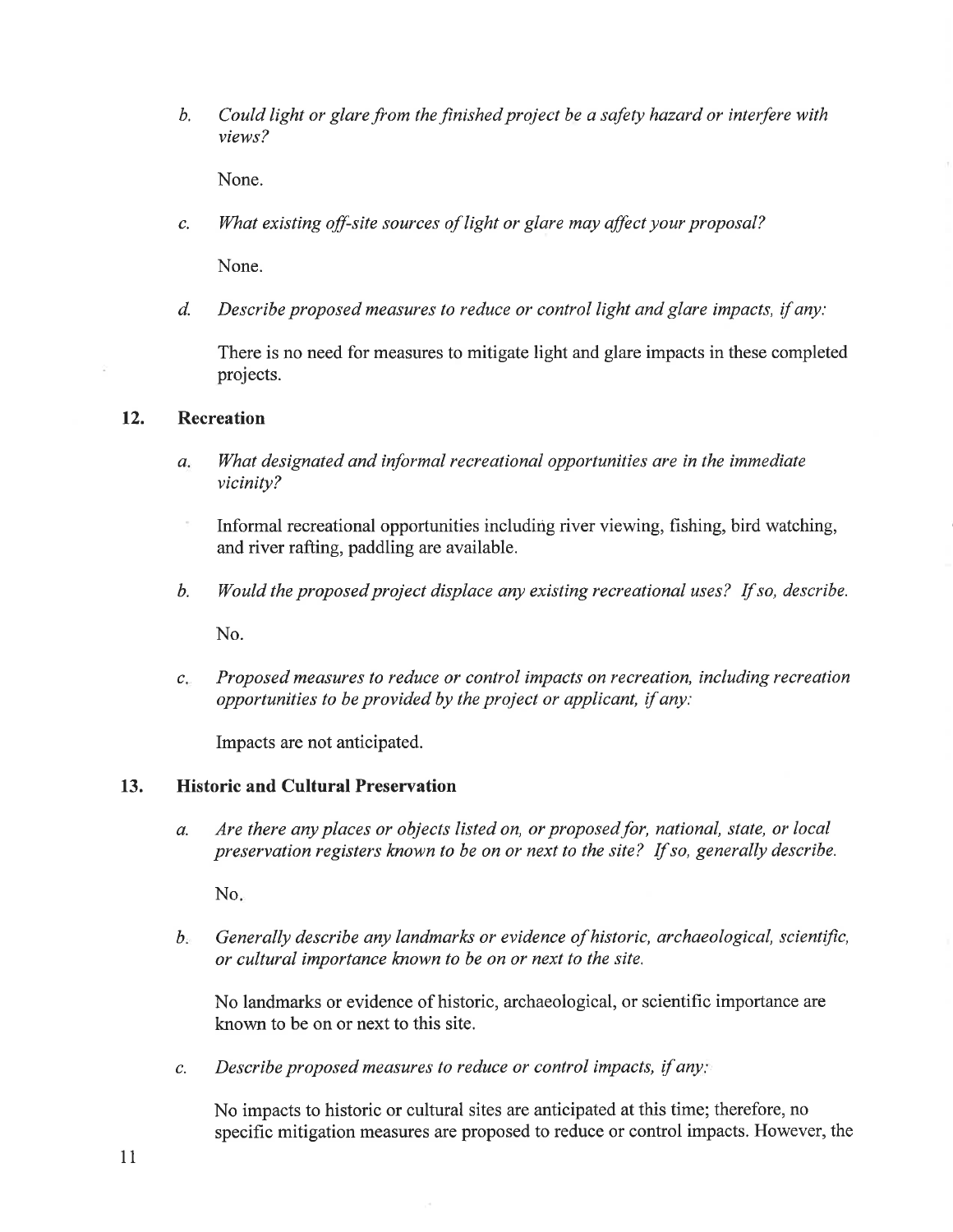State and National Registers of Historic Places will be researched before starting this project. If there is potential to affect Native American archaeological or cultural resources, King County will contact the affected Tribe and the Washington State Offrce of Archaeology and Historic Preservation (WAOAHP) before beginning the project. If deemed necessary by OAHP (per Chapters 27.44; 27.53 RCW Chapter 25-48 WAC) or the Tribe, an historic or archaeological excavation assessment will be prepared and an OAHP permit will be obtained before conducting the project.

#### 14. **Transportation**

a. Identify public streets and highways serving the site, and describe proposed access to the existing street system. Show on-site plans, if any.

 $SE$  19<sup>th</sup> Way.

b. Is the site currently served by public transit? If not, what is the approximate distance to the nearest transit stop?

No. Public transit does serve Fall City,  $2\frac{1}{2}$  miles upriver to the south of the site.

c. How many parking spaces would the completed project have? How many would the project eliminate?

Does not apply.

d. Will the proposal require any new roads or streets, or improvements to existing roads or streets, not including driveways? If so, generally describe (indicate whether public or private).

Yes. This is the project purpose. Please refer to the project description.

e. Will the project use (or occur in the immediate vicinity of) water, rail, or air transportation? If so, generally describe.

No.

f. How many vehicular trips per day would be generated by the completed project? If known, indicate when peak volumes would occur.

None.

Proposed measures to reduce or control transportation impacts, if any.  $g_{\rm e}$ 

No post-construction impacts are anticipated on transportation; therefore, no measures to reduce or control transportation impacts are needed.